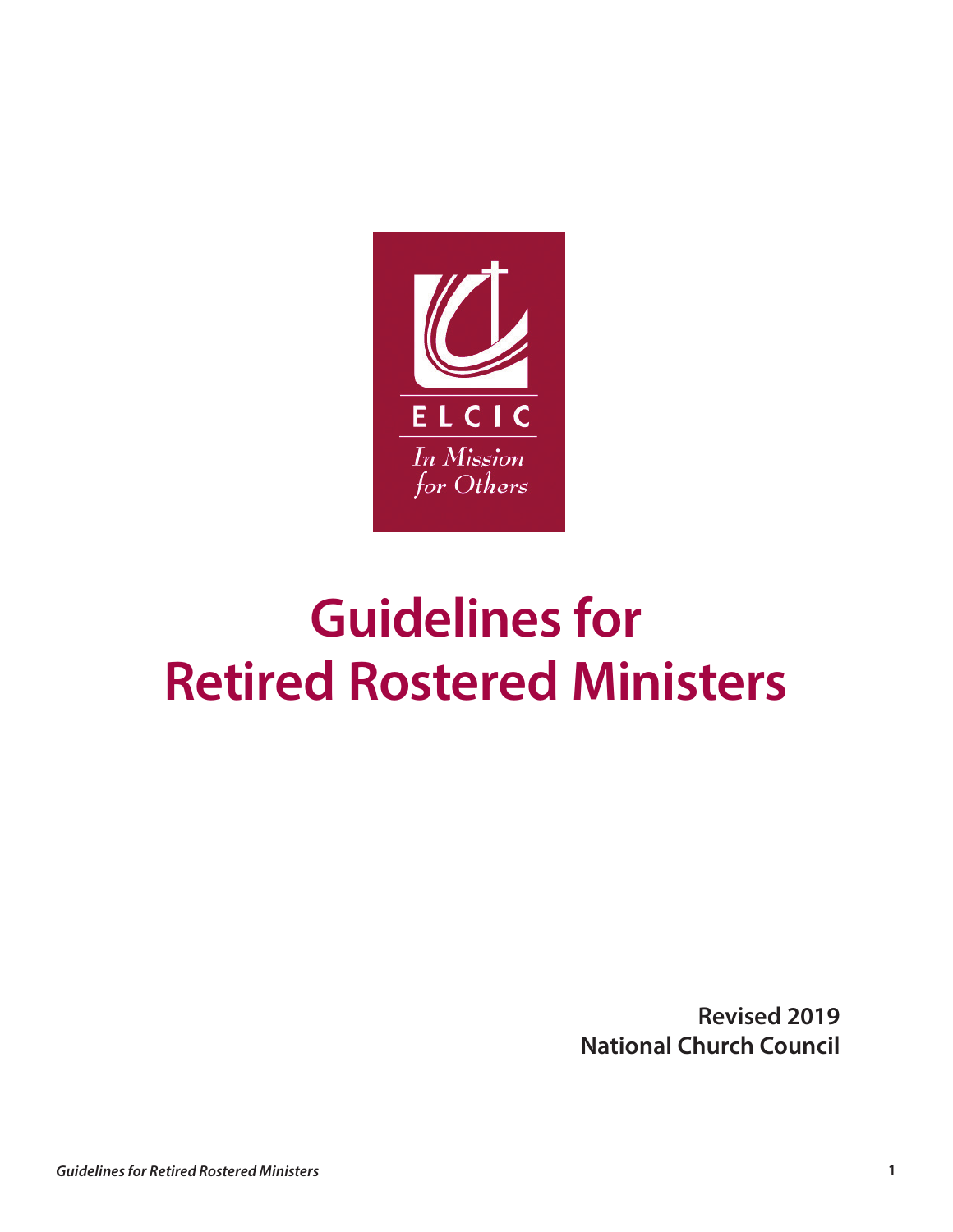# **Guidelines for Retired Rostered Ministers**

#### **Introduction**

*Throughout this document the terms "rostered ministers" and "ministers" refer to ministers on the ELCIC Roster of Ordained Ministers, including bishops, and the Roster of Diaconal Ministers. Reference to "congregations" may include synodically recognized ministries, specialized ministries, or in the case of bishops, the synods or national church, where applicable.*

Retired rostered ministers are honoured in the Evangelical Lutheran Church in Canada ("this church") in appreciation of the years they have served in ordained or diaconal ministry under the call of God and church.

Retired rostered ministers are a valued resource to this church. Bishops and congregations rely on the assistance of many of them in a variety of situations from leading worship in congregations to providing full-time pastoral leadership on an interim or term basis by call or appointment. Synod officials and church related agencies and institutions have turned to them for specialized assistance or other services from time to time. Retired bishops, upon appointment by acting bishops, have served in representational functions and have presided at ordinations. In various ways, many retired ministers continue to serve under the mandate of their ordination or consecration.

The retirement of a rostered minister from service in a congregation raises some questions touching on relationships established in the course of active service before retirement. These guidelines are set forth in order to facilitate the continuation of good relationships and to avoid misunderstandings. Both the official documents of this church and accepted ministerial ethics apply. It is important for both congregations and rostered ministers to understand the need for good relationships in retirement and do everything to assure their continuation.

Cordiality and mutual affirmation are expected of the relationship between retired ministers, their successors and the pastors and congregations where they are members. Retired ministers contribute in many ways to the life of the congregation which, in turn, contributes a support of love and concern. The ministers involved are expected to do everything possible to assure this mutual affirmation.

#### **Ofcial Provisions**

#### **ELCIC Bylaws, Part IV Section 12**

Upon application, the status of "retired" shall be granted by Synod Council to an ordained minister who has attained the age of 55 years or who has 30 years of service.

#### **ELCIC Bylaws, Part V, Section 10**

Upon application, the status of "retired" shall be granted by Synod Council to a diaconal minister who has attained the age of 55 years or who has 30 years of service.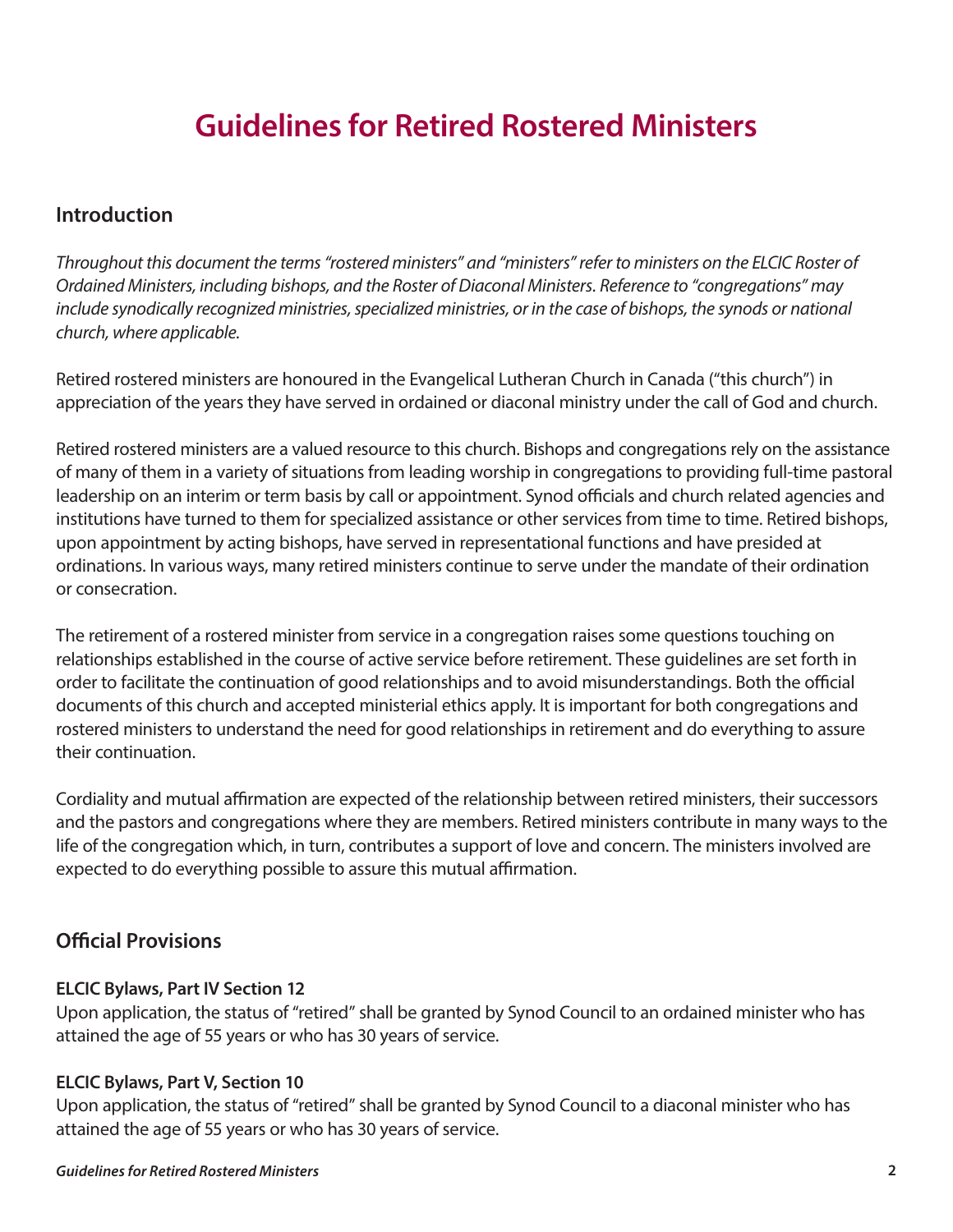The minister's roster status will be "retired" upon the minister's request and approval from the synod council. A minister with "retired status" will be ineligible for call. However, upon the request of a congregation or specialized ministry, and with the concurrence of the synod bishop, the retired minister may serve by appointment of the bishop for a renewable term agreed by the bishop and the congregation or specialized ministry setting.

Retirement from regular call on the attainment of age sixty-fve is no longer mandatory. Retired rostered ministers may continue to serve by appointment of the bishop.

Retirement does not change the ministerial status of the rostered minister. Responsibilities and obligations of a confessional, functional and personal nature continue as appropriate to the type of activity performed by the rostered minister. Accountability to the synod continues as well. For example, allegiance to the Confession of Faith and a ftting lifestyle are continuing obligations. Retired ministers continue to be subject to discipline. After retirement, rostered ministers shall remain on the roster of the synod, or, if they move to the territory of another synod, may request a transfer to the roster of that synod. They are expected to complete an annual Confdential Report to the Bishop.

Retired ministers must be a member of a congregation of the ELCIC except as this requirement is waived according to the bylaws of this Church. Retired ministers are also required to observe the following provision in the Constitution and/or Bylaws for Synods:

No (ordained or consecrated) minister shall preach or perform any ministerial act within the parish of another pastor/minister except at the latter's request or consent, or visit or perform ministerial acts in a time of a ministerial vacancy, except by invitation of the interim minister or congregational council.

## **Service by Retired Rostered Ministers**

The general experience across this church is that retired ministers who are able to serve are happy to be called upon to do so. Among the assignments which can be made are:

- a) Worship leaders in congregations without resident pastors, or during the incapacity of the pastor, or while the pastor is on vacation, on leave or on sabbatical.
- b) Service as an interim minister during periods of transition in a congregation.
- c) Service in a congregation in visitation or other specialized work.
- d) Special assignments of shorter or longer duration upon appointment by the bishop in various agencies or institutions.

Congregations and agencies engaging retired ministers for temporary service should provide fair remuneration for that service.

In the case of retired bishops, service in either a pastoral or episcopal function requires the consent of the current bishop.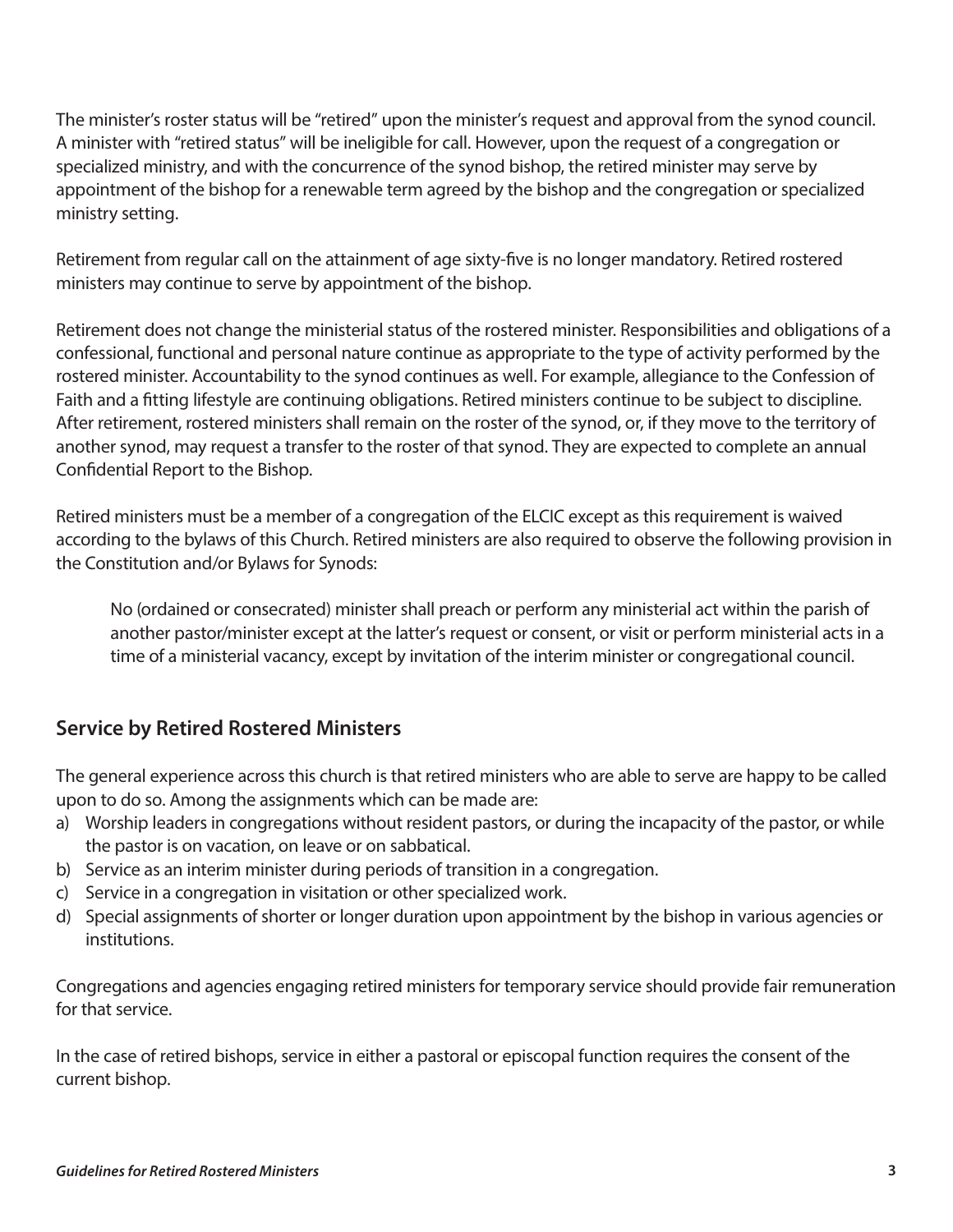## **Honorary Assistant Pastor**

The ELCIC has established an Honorary Assistant Pastors Policy which is commended to congregations where retired pastors and other pastors not under call are members.

#### **ELCIC Pension, Benefts, and Continuing Education Plans**

The Evangelical Lutheran Church in Canada established the Pension Plan administered by ELCIC Group Services Inc. (GSI) which is available to all its rostered ministers and is designed to provide retirement income. That income, together with the Canada Pension Plan and Old Age Security should provide for retirement. Therefore, there is no fnancial commitment of a continuing nature made by a congregation, agency or institution of this church to retired ministers, their spouses or families.

For a Pension Plan member who is employed in a member congregation or institution after retirement, contributions shall be made to the Pension Plan of the ELCIC in the name of that member. Note that contributions after a Member attains age 65 may continue at the Member's option to age 71. The Pension Plan defnes normal retirement date as the last day of the month in which the Member attains age 65, but a Member may settle their pension account earlier if their roster status is "retired" and in all cases the pension account must be settled by age 71.

The Group Extended Health and Dental Plan requires a retired rostered minister who continues employment and meets the eligibility criteria to enroll or continue to be enrolled on the plan with premiums paid by the congregation unless the minister has waived coverage as per the policy criteria. A national voluntary group retiree health plan is available at the member's option and cost when employment ceases.

Rostered ministers, who continue employment are encouraged to participate in programs of continuing education appropriate to their activity making use of their Continuing Education Plan ("CEP") account. The CEP policy states that unused personal contributions to CEP shall be returned to the retired rostered minister. The unused funds contributed by the employer shall be transferred to the long-term fund portion of the CEP

#### **Ethical Guidelines for Rostered Ministers Not Under Call**

Upon retirement the rostered minister must cease all service in the congregation served immediately prior to retirement. This enables the congregation to continue its life and ministry with new pastoral leadership. In most instances this provision is observed, resulting in good relationships. Violations of this provision may necessitate calling such violations to the attention of the retired rostered minister, the congregational council and/or the synodical bishop. In those exceptional cases when a retired rostered minister is asked to serve by term appointment in the congregation served under regular call immediately prior to retirement, all employment arrangements must be worked out in consultation with the synodical bishop. Rostered ministers choosing to retire in the community where they have served are urged to exercise the greatest care to respect in every way the role and place of their successor.